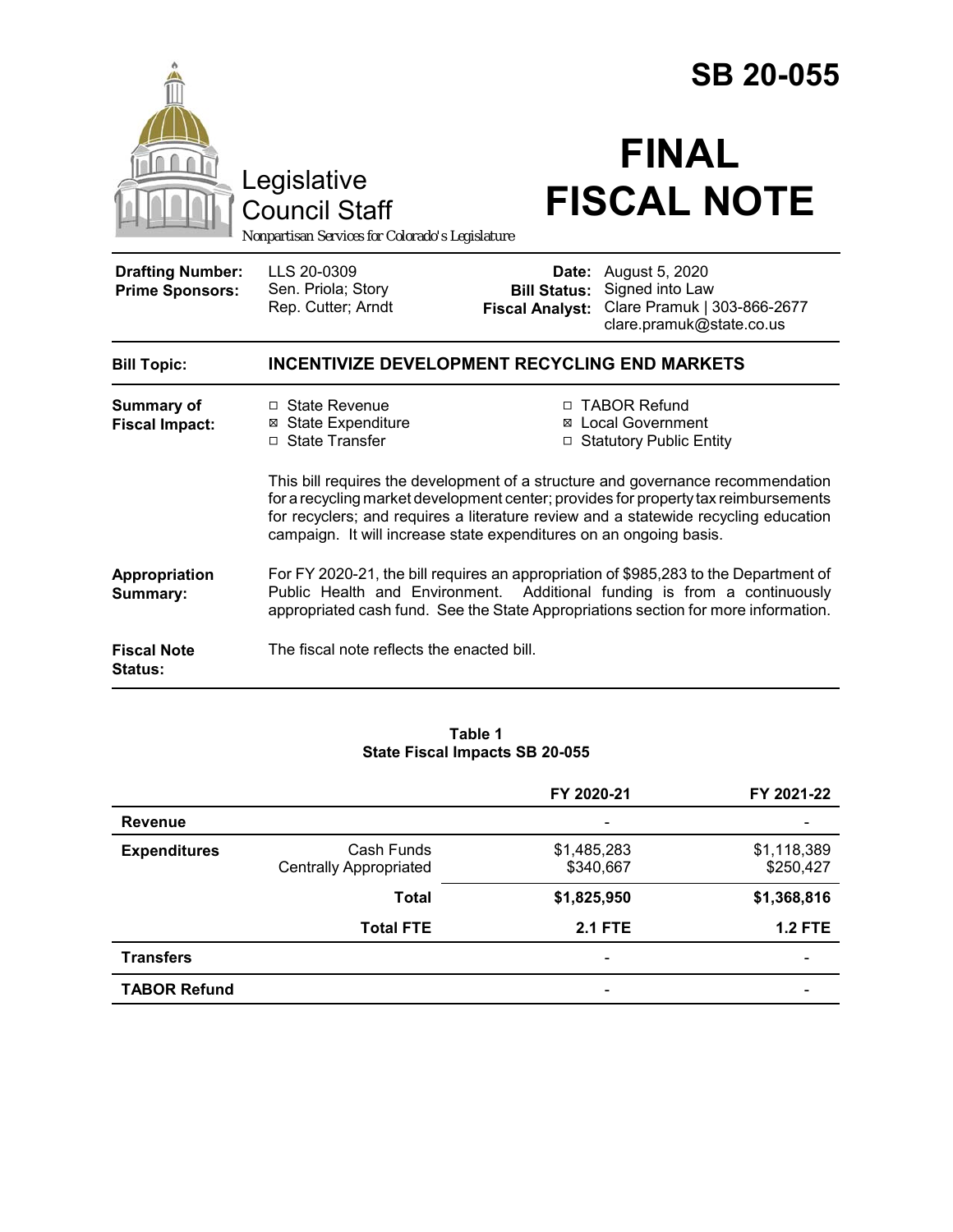August 5, 2020

## **Summary of Legislation**

This bill creates a number of incentives and strategies to promote recycling and to develop recycling end markets as described below.

**Recycling Market Development Center.** The bill requires the Department of Public Health and Environment (CDPHE) to convene a stakeholder group to inform the CDPHE on a structure and governing guidance for a recycling market development center (center). The CDPHE in collaboration with the stakeholder group is required to report to the General Assembly by July 1, 2021.

**Personal property tax reimbursements.** The bill authorizes the Pollution Prevention Advisory Board in consultation with the Pollution Prevention Advisory Board Assistance Committee in the CDPHE to develop a formula for reimbursing a new or existing business that reclaims or recycles recyclable materials for locally assessed personal property taxes paid on new or existing waste diversion operations. The reimbursement formula must exclude the first \$18,000 in actual value that is otherwise eligible for the credit. Reimbursements for eligible recycling businesses located on the Front Range may be paid from the Front Range Waste Diversion Cash Fund, while businesses outside the Front Range may be paid from the Recycling Resources Economic Opportunity (RREO) Fund.

**Producer responsibility literature review.** The CDPHE is required conduct a literature review of what industry and other states are doing regarding producer responsibility and create policy and legislative recommendations on the feasibility of requiring producers to design, manage, and finance programs for end-of-life management of their products and packaging as a condition of sale. The CDPHE is required to report its policy and legislative recommendations to the General Assembly by July 1, 2021.

**Statewide recycling education campaign.** As soon as practicable, the CDPHE is required to administer a statewide campaign to educate residents on recycling. The campaign will include social media, television and radio public service announcements, and written materials distributed to public locations. The CDPHE will consult with local governments and private agencies that offer recycling programs and may contract with one or more public or private entities for preparation of the campaign materials.

### **Background**

**Front Range Waste Diversion Enterprise.** The enterprise was created in the CDPHE by Senate Bill 19-192 to promote waste diversion in the counties of Adams, Arapahoe, Boulder, Douglas, Elbert, El Paso, Jefferson, Larimer, Pueblo, Teller, and Weld, and the cities and counties of Broomfield and Denver. The enterprise is funded by an increase in solid waste user fees effective January 1, 2020. The enterprise administers a grant program and is governed by a 13-member board of directors. The enterprise is currently being established and expected to begin soliciting grant applications in 2020. The Front Range Waste Diversion Cash Fund is continuously appropriated to the enterprise.

**The Recycling Resources Economic Opportunity Program.** The RREO Program was created in 2007, to promote waste diversion, recycling, recycling markets, the beneficial use of discarded materials, and other recycling-related activities. Grants and rebates are available to businesses, local governments, nonprofit organizations, and schools and universities to address these issues.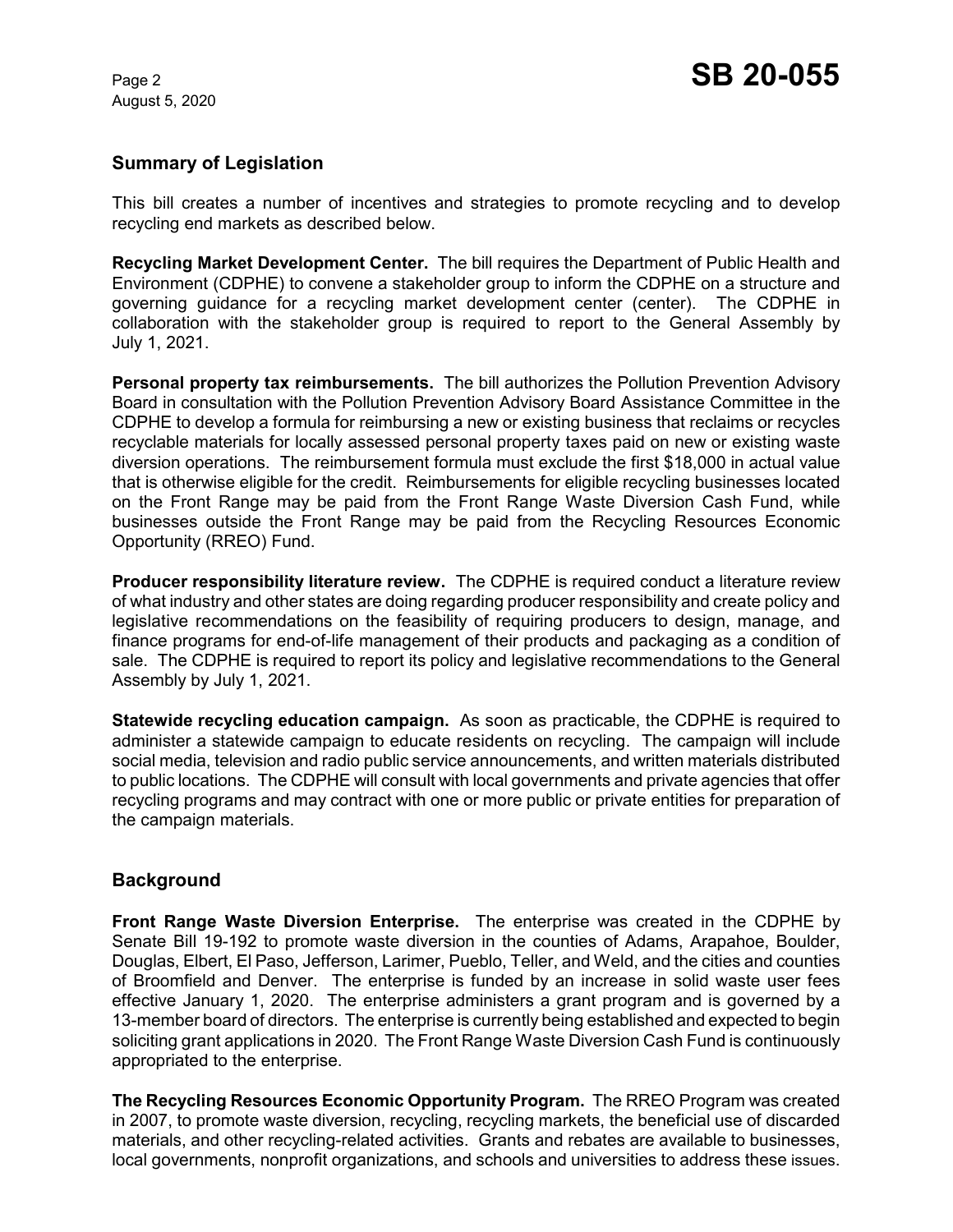# **State Expenditures**

This bill will increase state expenditures by \$1.8 million and 2.1 FTE in FY 2020-21 and \$1.4 million and 1.2 FTE in FY 2021-22 and future years from the RREO Fund and the Front Range Waste Diversion Cash Fund to the CDPHE. These costs are shown in Table 2 and explained below.

| <b>Cost Components</b>                             |                  | FY 2020-21     | FY 2021-22     |
|----------------------------------------------------|------------------|----------------|----------------|
| <b>Department of Public Health and Environment</b> |                  |                |                |
| <b>Personal Services</b>                           |                  | \$121,290      | \$69,309       |
| <b>Operating Expenses</b>                          |                  | \$2,835        | \$1,620        |
| <b>Capital Outlay Costs</b>                        |                  | \$12,400       |                |
| <b>Grant Software License</b>                      |                  | \$1,460        | \$1,460        |
| <b>Property Tax Reimbursements</b>                 |                  | \$1,000,000    | \$1,000,000    |
| Center Design Study                                |                  | \$25,000       |                |
| <b>Producer Responsibility Study</b>               |                  | \$50,000       |                |
| TV and Radio Spot Production                       |                  | \$30,000       |                |
| TV and Radio Media Buys                            |                  | \$135,000      | \$30,000       |
| Design Online and Social Media Ads                 |                  | \$20,000       |                |
| Online and Social Media Campaign                   |                  | \$72,000       | \$16,000       |
| Printing                                           |                  | \$10,000       |                |
| Travel                                             |                  | \$5,298        |                |
| Centrally Appropriated Costs*                      |                  | \$340,667      | \$250,427      |
|                                                    | <b>Total</b>     | \$1,825,950    | \$1,368,816    |
|                                                    | <b>Total FTE</b> | <b>2.1 FTE</b> | <b>1.2 FTE</b> |

#### **Table 2 Expenditures Under SB 20-055**

 *\* Centrally appropriated costs are not included in the bill's appropriation.*

**Recycling market development center structure and governing guidance.** The CDPHE requires 0.5 FTE in FY 2020-21 and FY 2021-22 to collaborate with stakeholders, facilitate stakeholder meetings, and develop recommendations on center structure and governing guidance. This staff person will also contract for and oversee a study on the experience of other states creating recycling market development centers. The fiscal note estimates a cost of \$25,000 for the study based on a comparable study conducted around construction and demolition waste diversion.

**Producer responsibility literature review.** The CDPHE requires 0.2 FTE in FY 2020-21 and 0.1 FTE in FY 2021-22 to draft a request for proposal, evaluate responses, issue the contract, monitor the contract, and review the final report for the producer responsibility literature review. Based on a study previously contracted by the CDPHE on the economics of recycling in Colorado, the study is expected to cost up to \$50,000.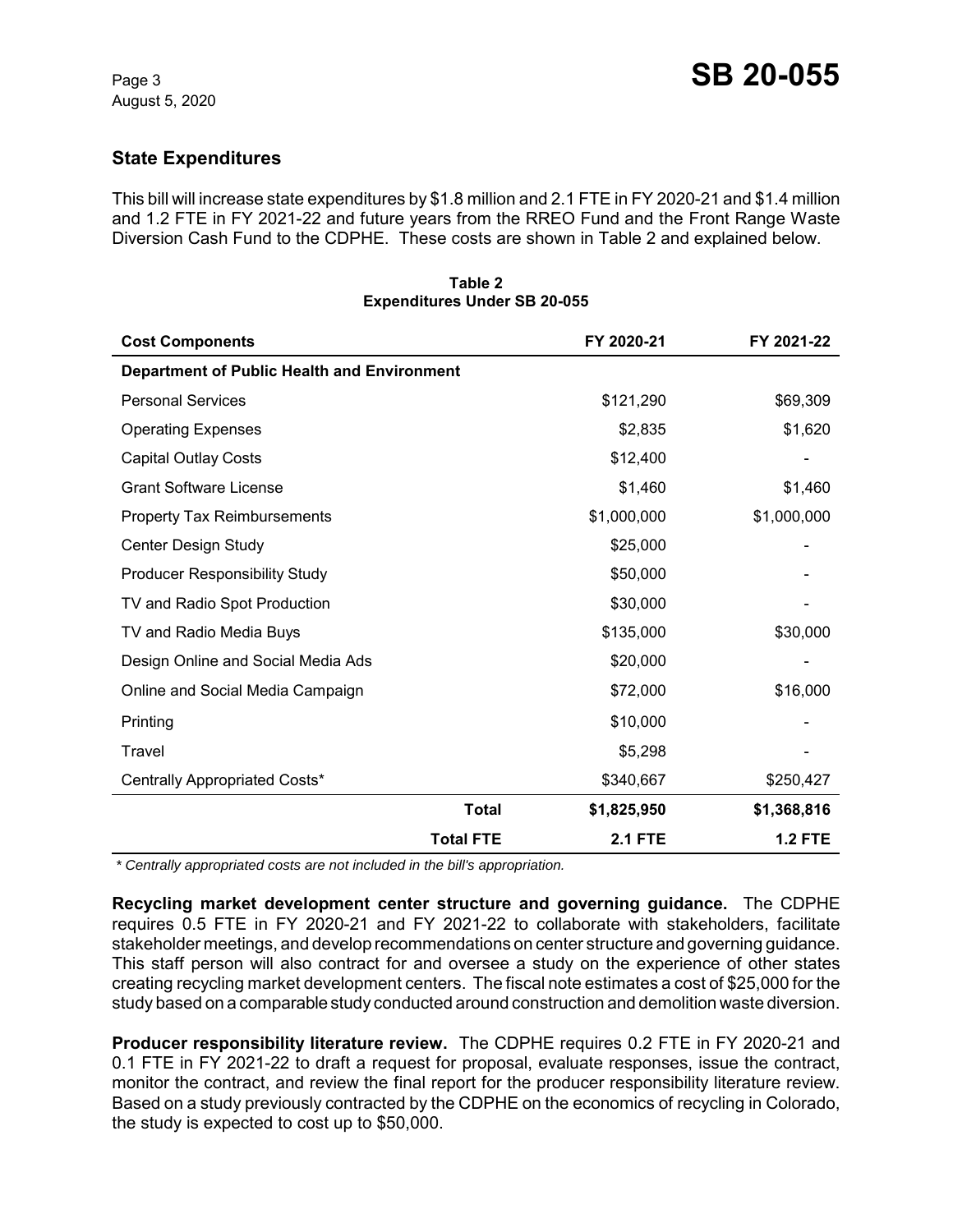August 5, 2020

**Business personal property tax reimbursements.** The CDPHE requires 0.5 FTE in FY 2020-21 and 0.4 FTE in FY 2021-22 to develop a reimbursement application process for businesses and begin processing reimbursements. Besides standard operating costs, the CDPHE requires specialized grant management software to implement the bill. The fiscal note assumes that administrative costs will be split equally between the RREO Cash Fund and Front Range Waste Diversion Cash Fund, and that \$1,000,000 in reimbursements to businesses will be issued annually beginning in FY 2020-21. Because the reimbursements will reduce the funding available for RREO loans, existing RREO staff may be used to process reimbursements.

**Statewide recycling education campaign.** The CDPHE requires 0.9 FTE in FY 2020-21 and 0.2 FTE in FY 2021-22 to administer the statewide recycling education campaign. Costs for the campaign include the production of TV and radio spots and media buys to air those spots and costs associated with the online and social media campaign. Staff will administer and oversee the media contracts, consult with local governments and private entities that recycle, provide in-person presentations to communities, provide technical assistance to local governments and organizations to ensure the most effective use of media assets and communication messages, and evaluate the effectiveness of the campaign.

**Centrally appropriated costs.** Pursuant to a Joint Budget Committee policy, certain costs associated with this bill are addressed through the annual budget process and centrally appropriated in the Long Bill or supplemental appropriations bills, rather than in this bill. These costs, which include employee insurance and supplemental employee retirement payments, are estimated to be \$340,667 in FY 2020-21 and \$250,427 in FY 2021-22.

### **Local Government**

Because funding from the Front Range Diversion Enterprise and the RREO Program will be used for personal property tax reimbursements, grant funding to local governments may decline.

### **Effective Date**

The bill was signed into law by the Governor on July 14, 2020, and takes effect September 14, 2020, assuming no referendum petition is filed.

### **State Appropriations**

For FY 2020-21, the bill requires a cash fund appropriation of \$985,283 from the Recycling Resources Economic Opportunity Fund to the CDPHE.

Because the Front Range Waste Diversion Cash Fund is continuously appropriated, no appropriation is required for those expenditures.